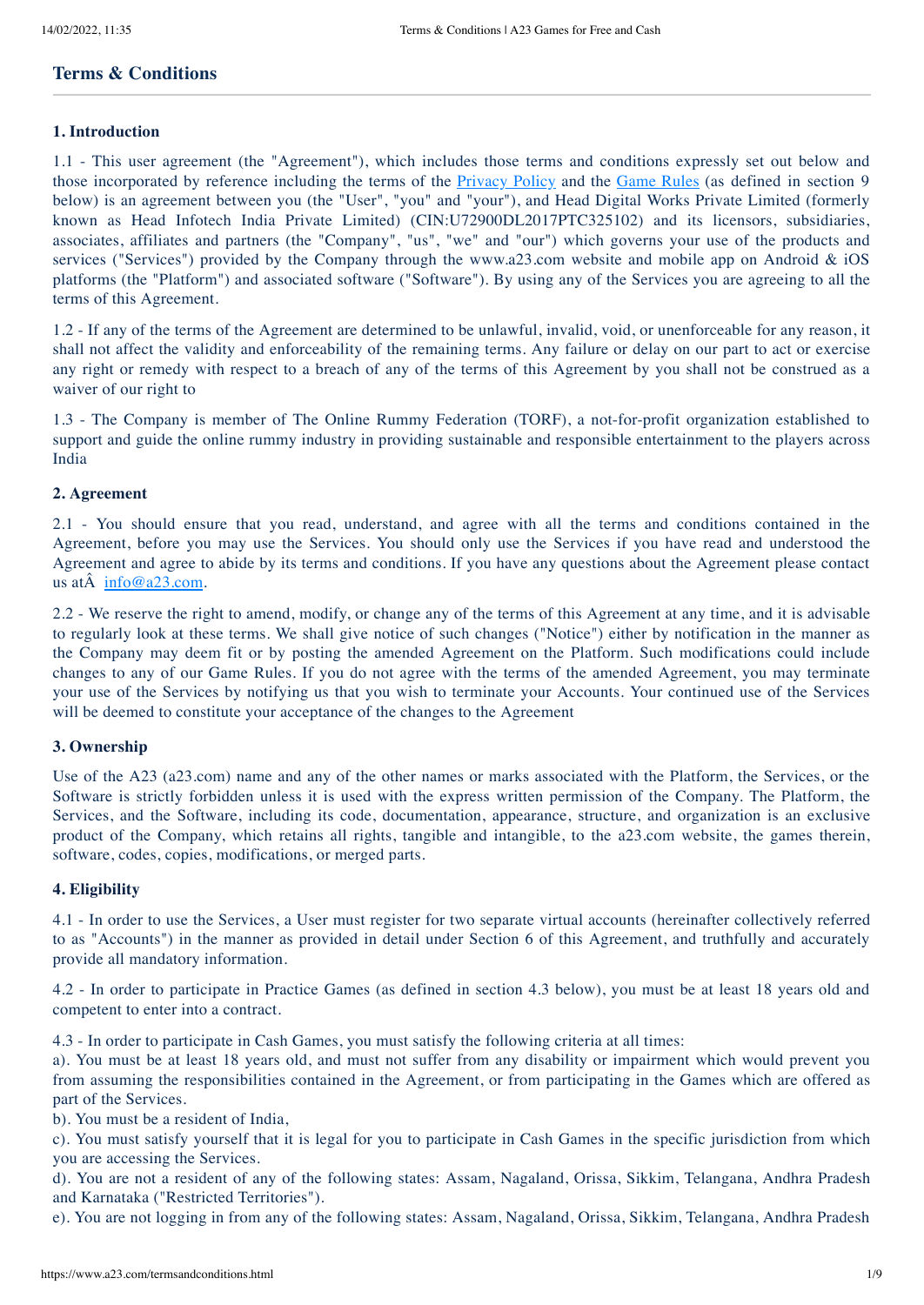and Karnataka.

f). You must possess a valid PAN number, which will be associated with your account and which you will provide to us upon request.

The 'Eligible Territory' is defined as being the territory of India excluding the states of Assam, Nagaland, Orissa, Sikkim, Telangana, Andhra Pradesh and Karnataka. 'Cash Games' are defined as being any games or tournaments which are part of the Services and require the User to maintain a non-zero cash balance ("Cash Balance") in their Accounts and includes online Rummy. Any game other than a Cash Game made available by the Company through the Platform or the Software is defined as a 'Practice Game'. All Cash Games and Practice Games shall be collectively defined as 'Games'.

4.4 - Users who do not fulfill the above criteria are expressly barred from participating in Cash Games, and would not be entitled to receive any prizes which they may win as a result of participation in Cash Games.

4.5 - You understand and accept that by viewing or using the Platform or availing of any Services, or using communication features on the Platform, you may be exposed to content posted by other Users which you may find offensive, objectionable or indecent. You may bring such content posted by other Users to our notice that you may find offensive, objectionable or indecent and we reserve the right to act upon it, at our sole discretion, as we may deem fit. The decision taken by us in this regard shall be final and binding on you.

4.6 - The user agrees and acknowledges that he/she can only access the game from territories that are not classified as Restricted Territories. Any access to our website or mobile application by the user from a Restricted Territory through the usage of IP or GPS masking software such as Fake GPS location, Fake GPS GO Location Spoofer etc. will amount to a breach of our terms and conditions. This will lead to permanent blacklisting, deletion of the Username and closure of Accounts and also forfeiture of the entire Cash Balance, without any prior notice to the User. Further, such actions are also a breach of applicable laws for which the User shall be solely liable to penalties (monetary and penal) under applicable laws. The Company is not responsible for the consequences on the User for illegally accessing our platforms by breaching our security protocol.

4.7 - You agree and acknowledge that you are not a politically exposed person.

4.8 - You agree and acknowledge that you have not been convicted for any crime.

4.9 - You agree and acknowledge that you are not on the UN Sanctions list or works for a company that is on the UN sanctions list.

# **5. Description of Services**

5.1 - We provide valid, registered Users the opportunity to access and play Games, including without limitation online Rummy. The Company provides software and IT services to enable games of skill to be played with other individuals over the internet.

5.2 - The Services provided by the Company are only intended to facilitate games of skill.

5.3 - The Company levies a charge ("Service Charge") for Cash Games from all the users participated in said cash games, which would be inclusive of Service Tax / GST as may be applicable. The Service Charge may vary from time to time and from one Cash Game to another.

### **6. Your Account**

6.1 - Each User's account shall be deemed to be compartmentalized into two virtual accounts. All chips bought by the Users through the mechanism as set out below in Section 7.2(a) shall reside in the first virtual account ("Chips Account") and any winnings in Cash Games or any Bonus Amounts received in accordance with Section 20 of this Agreement shall reside in the second virtual account ("Winnings and Bonus Account"). To clarify further, the Winnings and Bonus Account consists of two virtual parts. The first part contains the winnings of the User ("Winnings Component") while the second part contains any bonus amounts that may be credited by the Company to the Users at the company's sole discretion ("Bonus Component") subject to fulfillment of relevant terms and conditions.

6.2 - Your Accounts are to be used and accessed solely by you.

6.3 - You undertake that all the information provided by you at the time of opening the Accounts, or provided by you subsequently upon request by the Company, is true, complete and correct. We are not obliged to cross check or verify information provided by you and we will not take any responsibility for any outcome or consequence as a result of you providing incorrect information or concealing any relevant information from us. You further undertake to provide proof relating to any such information, including copies of documents such as your PAN card, or address and identity proof, upon request by the Company. You understand that the Company may take steps to verify any such information provided by you. Your continued use of the Services, including but not limited to your ability to make Cash Credits and Cash Withdrawals in accordance with the terms of this Agreement, is subject to the Company's continued satisfaction that all such details provided by you are true, complete and correct.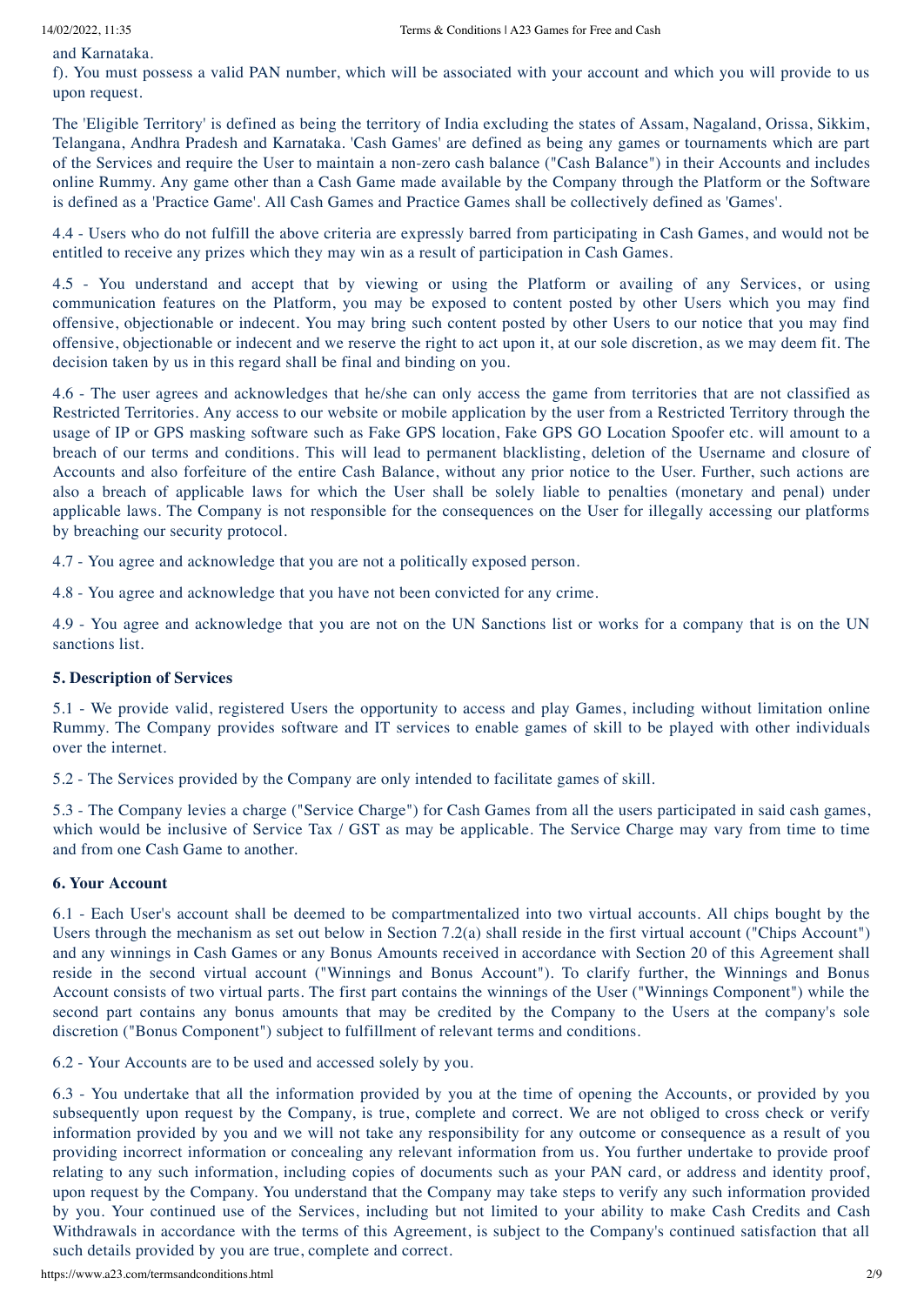6.4 - You are prohibited from using the Services by means of Accounts registered in the name of any other individual.

6.5 - Should you attempt to open more than one Account, under your own name or under any other name, or should you attempt to use the Services by means of any other person's Accounts, we will be entitled to close all your Accounts and bar you from accessing or using the Services in the future without notice.

The Company reserves the right to monitor any effort to establish multiple accounts; in the event the Company discovers that you have opened more than one Account per person, all additional accounts will be closed without notice and continued violation will result in the termination of any and all of your Accounts and the Company may void any associated winnings

6.6 - You shall not share the password to your Accounts, or any other confidential or sensitive information associated with your Accounts, with any other individual. The Company is not responsible if your Accounts are accessed by others using your password or other confidential details or information. The Company assumes your responsibility in taking appropriate steps to select and secure your passwords by recommending to have a strong password.

6.7 You understand, represent and accept that your Account information or any related materials will not violate the rights of any third party rights or give rise to any claim that another party's rights have been or will be violated as a result of the Company's use or publication of your Accounts information. You also understand that you will not be entitled to receive any royalties for the use of your Accounts information by or through the Company.

6.8 - You understand and accept that your participation in a Game does not create any obligation on the Company to give you a prize. Your winning is entirely dependent on your skill as a player vis-a-vis other players in the Game.

### **7. Cash Balance in Virtual Accounts**

7.1 - In order to participate in Cash Games, you are required to maintain a positive Cash Balance in your Accounts.

7.2 - The Cash Balance will comprise of two components- Monies residing in your Chips Account and monies residing in your Winnings and Bonus Accounts. In relation to such Cash Balance, you undertake/ understand the following:

a). All credits to your Chips Account ("Cash Credits") made by you must be through the third-party payment gateway(s) made available on the Platform by the Company. The Company is not responsible for authorization/denial of any such transactions, and such transactions are subject to and must be undertaken in accordance with the terms and conditions specified by such third-party payment gateways. The Company may however reverse any transaction, in which case the relevant amount would be refunded to the instrument/account which was used to perform the transaction.

b). It is further agreed and acknowledged by the Users that all credits in the Chips Account made by the respective Users shall at all times be held by the Company in trust, for and on behalf of the respective Users till such amount is deducted from the Chips Account to enable the Users to participate and play the Cash Games.

c). All Cash Credits must be through instruments/accounts which belong to you and are in your name.

d). All transactions on the Platform must be conducted in Indian Rupees.

e). Any winnings in Cash Games will be credited exclusively to the Winnings Component of the Winnings and Bonus Account. Any Bonus Amount shall also be credited exclusively to the Bonus Component of your Winnings and Bonus Accounts in accordance with Section 20 of this Agreement,

f). The Users agree and acknowledge that the Company shall facilitate to collect and receive the winning amount from the other participants in the Cash game and transfer to the winner. The Company shall hold the same in the Winnings Component of the Winnings and Bonus Account, in trust for and on behalf of the winner until such time as the User may decide to utilize it to play a Cash Game or withdraw the same, in accordance with the terms and conditions of this Agreement.

g). A cash amount corresponding to the aggregate of the amounts in the Chips Account and the Winnings and Bonus Accounts of all Users is maintained in an unencumbered and non-interest bearing bank account(s) by the Company at all times, separate from other funds of the Company. Such Cash Balances are available to either be played to the extent of amount lying in the Chips Account or be withdrawn to the extent of amount lying in Winnings and Bonus Account at any time by Users, subject to specific restrictions contained in the Agreement. To the extent permitted by law, the claims of Users over amounts corresponding to their Cash Balances will be given preference over all other claims.

h). Any withdrawal of amounts from your Accounts ("Cash Withdrawal") may be carried out only in accordance with the terms of this Agreement.

i)User's relevant details required for the processing of payment from A23 to the user's account will be shared with our payment partners.

j). The Company may impose daily/per-session limits, or other types of limits, upon your ability to perform cash credits or Cash Withdrawals, in order to encourage responsible play as well as to prevent unauthorized or illegal activity. You will be informed of such limits at the time when they are imposed, and will also be informed of any change to such limits. While you may request that such limits be modified, the Company reserves the right to impose and modify such limits using its sole discretion.

k). Cash Withdrawals may be requested by you at any time, subject to any limits which have been imposed and in accordance with the terms and conditions of this Agreement. Such Cash Withdrawal will be affected by the Company by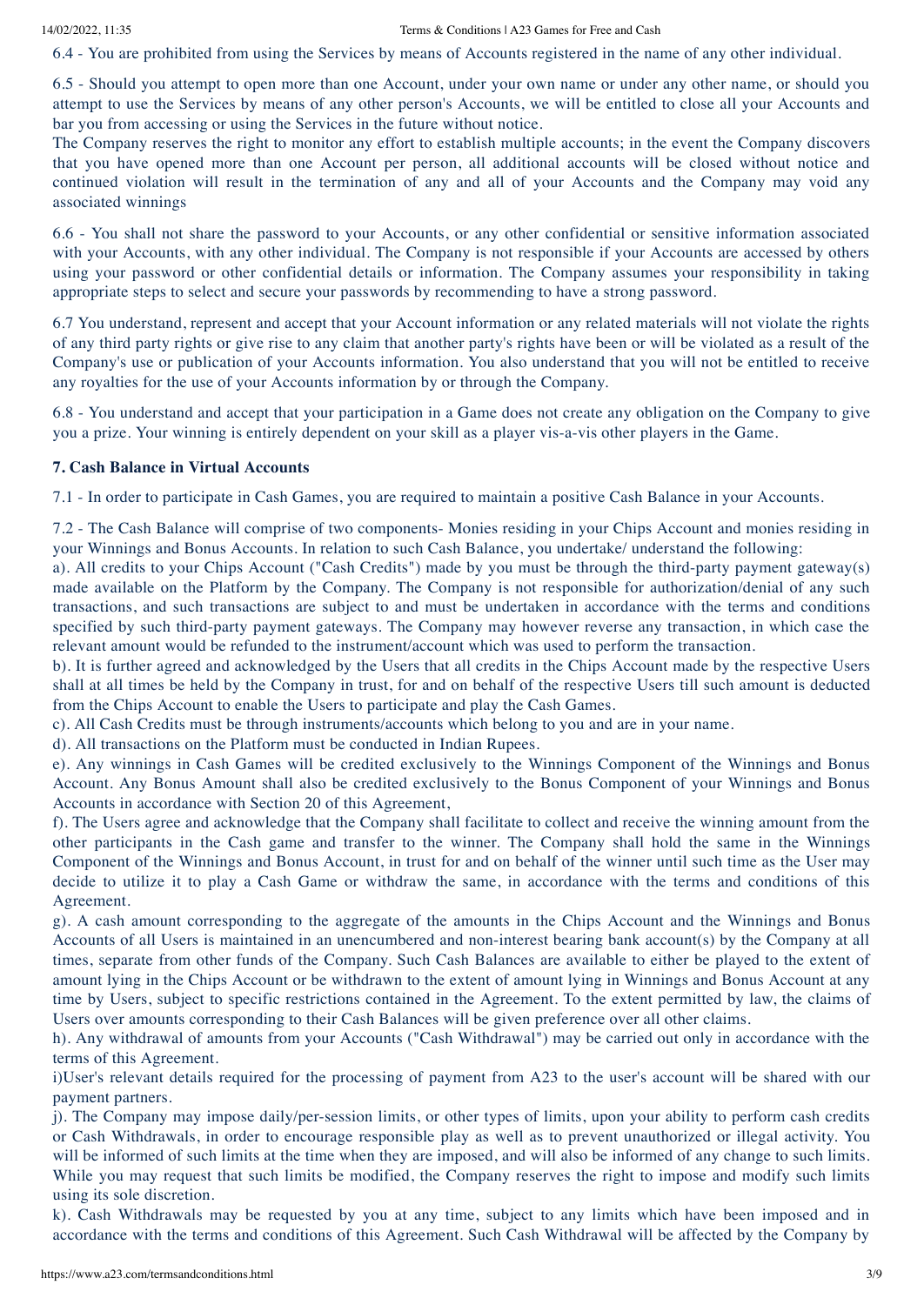way of bank transfer to your bank account. Your preference in this regard will be given due consideration. Please note that any Cash Withdrawal will be affected by the Company only in favour of an Indian Rupee account in your name. KYC verification is mandatory as a proof of identity for making withdrawals from your Account to your bank/wallet account. KYC verification may be done through the Platform by providing certain details: (i) photograph of a valid government ID (Aadhaar Card, Driving License, PAN Card, Voter Card, Driving License etc.); and (ii) other User **details.**

l). The Cash Balance does not carry any interest. The Cash Balance is not transferable or negotiable, except to the extent as may be expressly permitted by the Agreement. Further, no Cash Withdrawal will be allowed from the Cash Balance associated with the Accounts of each User, unless the relevant User has played sufficient number of Cash Games (which may be determined solely by the Company in its discretion) subsequent to the last recorded Cash Credit.

m). Except in the manner as provided under Section 19 of this Agreement, no Cash Withdrawal would be permitted from the Chips Account. Cash Withdrawals may be permitted only from the Winnings Component, garnered by participation in the requisite number of Cash Games (as determined by the Company in its discretion) and the Bonus Amounts residing in the Bonus Component credited by the Company. To additionally clarify, any Cash Withdrawal would be permitted exclusively from the Winnings and Bonus Account. When the respective User chooses to withdraw such winnings from the Winnings and Bonus Account, the Company on receipt of the request in the specified form would transfer the specified amount to the Users.

n). Cash Credits made for participation in the Cash Games are not available for Cash Withdrawals and the same may be utilized only to gain a seat on the table or in a tournament. Thus no Cash Withdrawal is permitted by redeeming the chips in the Chips Account.

o). Accordingly, while adding chips from the Cash Balance in order to gain a seat on the table or in a tournament, the non refundable component, i.e. the Chips Account, gets deducted first followed by the refundable component, i.e .the Winnings and Bonus Account, to ensure the maximum possible part of the left over amount in the Cash Balance is available for refund through Cash Withdrawal. Further, within the Winnings and Bonus Account, the Bonus Component gets deducted first while adding chips followed by the Winnings Component.

p). In the event that, for a period of more than 300 days, you (i) maintain a Cash Balance and (ii) fail to participate in a Cash Game, the Company reserves the right to forfeit with the entire amount in the Chips Account as it deems fit. Further the Company shall refund the entire amount in the Winnings and Bonus Account (lying more than 300 days) to your bank account available with us or in case of non-availability of your bank account details, the Company may require you to provide those details to process the refund. In case of non-submission of bank account details within scheduled time, the Company reserves the right to forfeit the amount in the Winnings and Bonus Account or otherwise deal with such amount as it deems fit. In case of forfeiture, the amount forfeited by the Company shall be considered as Gross amount charged which is inclusive of Service Tax / Goods and Service Tax (GST) as may be applicable. These requirements and provisions may be modified from time to time in accordance with changes to the relevant tax and other laws.

7.3 - The Company is obligated to deduct tax at source ("TDS") in case of Cash Games upon winnings of more than Rs. 10,000/- in a single 201 Pool Tourney or 101 Pool Tourney or Best of 3 Tourney or Points Rummy Game or a single Multi-Table tourney, as the case may be. In such cases, winnings shall be credited to your Winnings and Bonus Account after deducting TDS @ 30%. Please note that in accordance with the provisions of Section 6.1 above, you must possess a valid PAN and provide your PAN details and proof thereof immediately upon request, in order to enable us to credit such winnings and allow for Cash Withdrawals in this respect. If you fail to provide valid PAN details within 60 days from the date of completion of game in which your winnings are more than Rs. 10,000/- and subject to TDS deduction, the Company reserves the right to forfeit the winnings of said game after remitting applicable TDS to Government authorities. In case of forfeiture, the amount forfeited by the Company shall be considered as Gross amount charged which is inclusive of Service Tax / Goods and Service Tax (GST) as may be applicable. These requirements and provisions may be modified from time to time in accordance with changes to the relevant tax and other laws.

7.4 - The Prize Pool is automatically split between 2, 3 or 4 players in 201 Pool Tourney or 101 Pool Tourney under certain scenarios as mentioned in the Game Rules. We reserve the right to amend, modify or change the rules for automatic splitting of the Prize Pool at any time without prior notice to the User. By registering and/or participating in any 201 Pool Tourney or 101 Pool Tourney you agree to these Rules for automatic splitting of the Prize Pool. It is clarified that, even in 101/201 pool, points rummy & tournaments formats the company's service charges is deducted from the winners winning amount prior to crediting the winnings in the user winnings and Bonus Account.

#### **8. Miscellaneous**

#### 8.1) You are prohibited from:

a. undertaking any activity through the Services, the Platform or the Software that may be construed as money laundering (either under the Prevention of Money Laundering Act, 2002 or otherwise), including, without limitation, deliberately losing Cash Games to particular User(s), other forms of collusive or fraudulent activity designed to transfer funds to or from other individuals, or making cash credits through a credit card or similar financial instrument and attempting to make Cash Withdrawals in another form without participating in Cash Games.

https://www.a23.com/termsandconditions.html 4/9 b. posting, publishing or otherwise making available to other Users through our Services, Platform or Software, any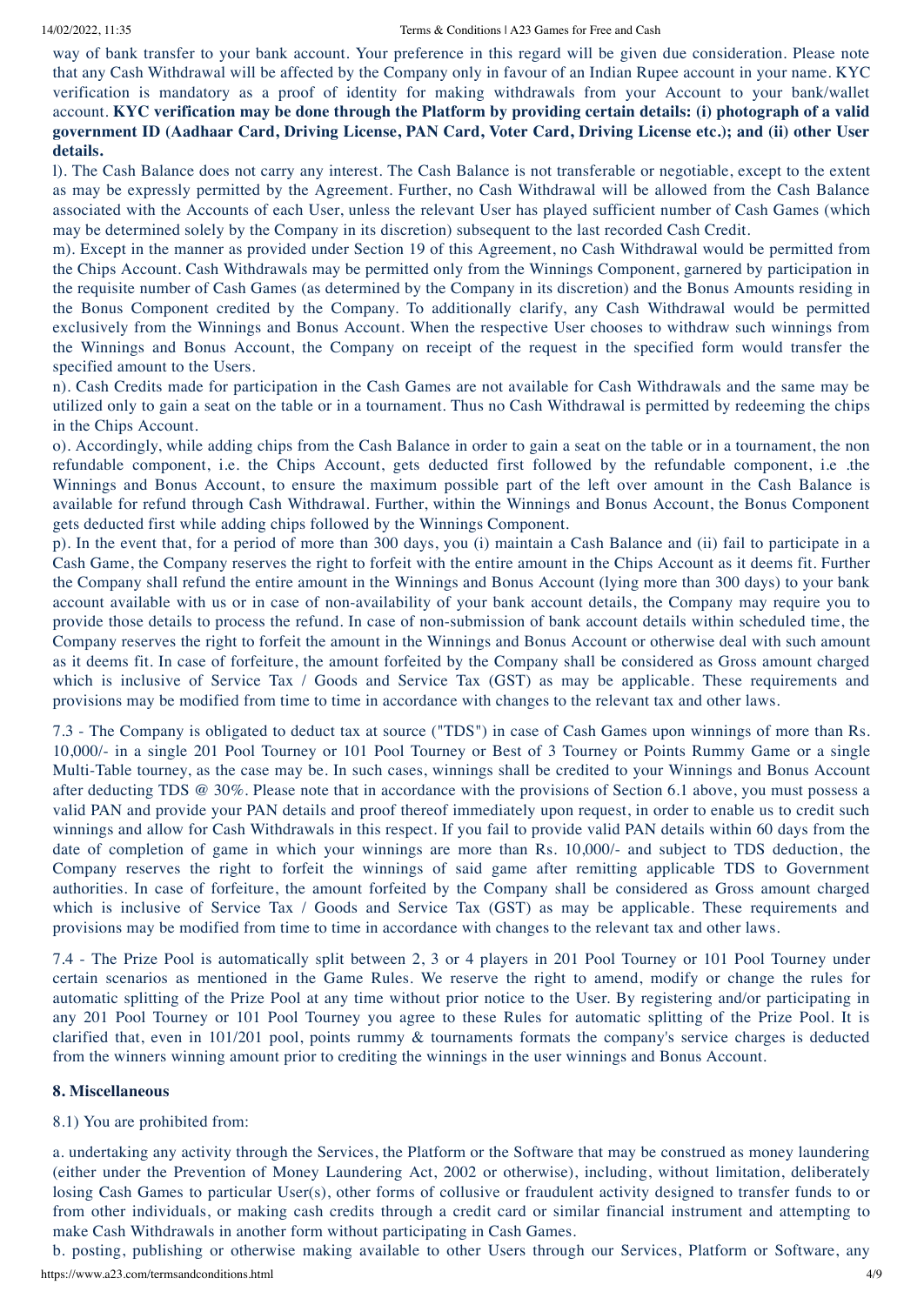content which is obscene, defamatory, illegal, prejudicial to the Company, or is otherwise deemed offensive by the company without being illegal.

c. undertaking any activity which may be harmful to other Users or interfere with the functioning of the Platform, the Software or the Services, including but not limited to attempting to decompile the Software, intercept communications with the Platform, attempting to mask or spoof your IP address, or uploading or spreading viruses or computer contaminants (as defined in the Information Technology Act, 2000 or such other laws as may be in force in India).

8.2 - Employees, directors, consultants and agents of the Company, and any of their immediate relatives, are prohibited from participating in Cash Games in any manner, except such pre- designated employees for whom limited any participation which may be required in the course of their employment for the purpose of testing under monitored environment.

8.3 - When putting up a profile picture, impersonating another person such as a celebrity is unlikely to be unlawful except in situations where the law specifically provides so. Some such situations entail fraudulent impersonation for deceit, copyright infringement and defamation. Hence, the choice of picture profile and its ramifications are at the player's discretion.

### **9. Game Rules**

You agree to abide by the rules and regulations of each of the Games as published and periodically updated (the "Game Rules"). You should ensure that you have read and understood the rules and regulations of the Games. These Game Rules form part of the Agreement and can be found on the 'About Games' page of the Platform. Please read them now before using the Services. We may, from time to time, make additional Game formats available as part of the Services. This Agreement will apply to any Game Rules relating to such Game formats. We will let you know about, and give you the opportunity to read, such Game Rules at the time of introducing additional Games to the Platform. We reserve the right to determine the results and winners of each of the Games in accordance with the Game Rules. By registering and/or participating in any Game or tournament you agree by these determinations. We will post lists of winners on the Platform following each Game.

### **10. Tourney Gift Vouchers**

10.1 - Tourney gift vouchers are valid only for participating in the tourney and carry no value.

10.2 - Players in order to register for a tourney shall redeem tourney gift vouchers (TGV) using their registered A23 account only.

10.3 - TGV can be used only once.

10.4 - Once a player registers for the tourney using TGV and then unregisters he/she will not be able to register again to the tourney using same voucher code.

10.5 - For players participating through TGV, in order to redeem their tourney winnings he/she shall require to have added cash at least once in their lifetime.

10.6 - In case of tourney cancellation or players unregistering from the tourney, the TGV will expire.

10.7 - The Company reserves the right, in its sole discretion to amend or cancel one or all tourney vouchers without prior notice. Upon such premature closure or termination, no player shall be entitled to claim loss of any kind whatsoever.

### **11.Technical Issues**

11.1 - It is clarified that, once the chips are put in the game table, under no circumstance would the chips be returned to the Chips Account or the Winnings and Bonus Account . Upon the successful completion of the game, the winnings would be transferred to the Winnings and Bonus Account of the relevant winner.

However, In the event of a server crash, breakdown, software defect, technical failure or any other failure attributable to the Company or otherwise, including any natural disaster or other act of god, which results in disruption to a Game, such Game shall be cancelled and the chips in the table would be refunded. The Company would under such limited circumstances, have the sole discretion to credit an equivalent amount of chips to the relevant participating Users in their respective virtual accounts from where such amounts have been withdrawn, and no Service Charge will be levied upon such Game. You accept that the Company is not liable to you in such cases in any manner, except to the extent hereby stated.

### **12. Intellectual Property**

12.1 - All rights, tangible and intangible, including copyright and other intellectual property rights, with regard to the Services, the Platform and the Software, and any content or information displayed or contained therein, belong exclusively to the Company, unless expressly provided otherwise. The Company is merely permitting the User to play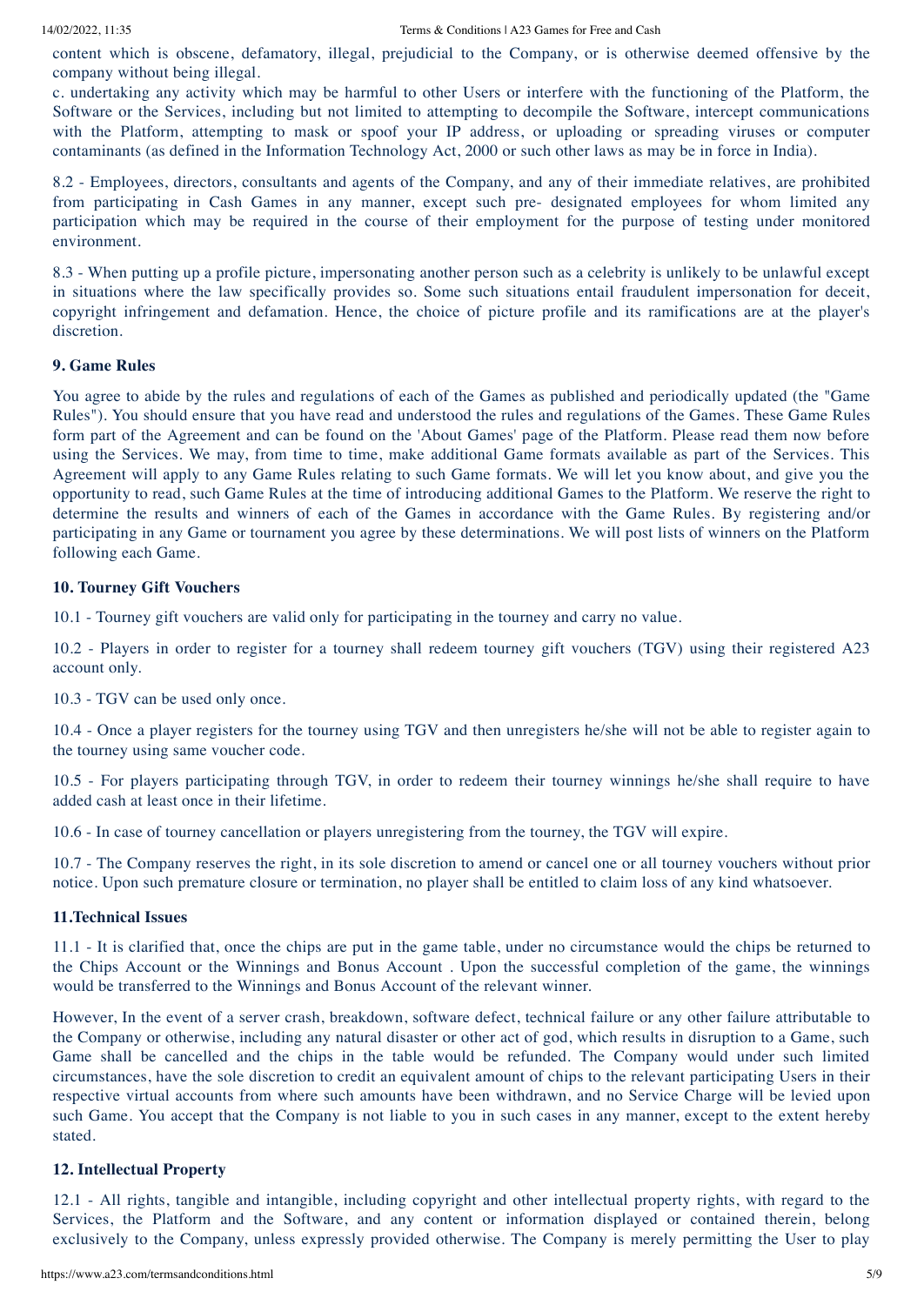Games online and not use the same for any other commercial gain, and no right of any nature whatsoever is being passed on the user by virtue of permitting him / her to play the Game. Using the Services, the Platform and the Software does not, expressly or impliedly, give you ownership of any intellectual property rights in the Services, Platform or Software or the content or information you access.

12.2 - While the Company retains all rights, including copyright, over any content which may be generated by Users, including but not limited to the contents of chat messages or message boards/forums ("User-generated Content"), you acknowledge that the Company is not responsible for such User-generated Content. You understand that you will be accessing such User-generated Content at your own risk, and will not hold the Company responsible for an obscene, defamatory, illegal or otherwise offensive User-generated Content which may be displayed or accessible.

12.3 - Our Services, Platform or Software may display content which does not belong to the Company. The Company is not responsible for such content, and this content is the sole responsibility of the person or entity that makes it available.

### **13. Breach and Consequences**

13.1 - You acknowledge and agree that in the event you commit a breach (as may be determined by the Company in its sole discretion) of any of the terms of the Agreement, or the Company in its sole discretion determines that your continued access to the Services is prejudicial, other users or public interest, the Company may take any one or more of the following steps:

a). Suspend or delete your Account(s),

b). Bar you from using or accessing the Services in the future,

c). Forfeit any Cash Balance(s) associated with your Account(s),

d). Impose restrictions upon your ability to play certain types of Games,

e). Report any suspicious or potentially illegal activity to legal or governmental authorities, and to entities including banks, payment gateways, processors, or other financial institutions or intermediaries.

13.2 - Any such actions as enumerated above which may be taken by the Company would be without prejudice to any other legal or equitable rights/remedies available to the Company.

### **14. Limitation of Liability and Indemnity**

14.1 - The Company shall not be liable for any claim, loss, injury, or damages (direct, indirect, incidental or any other kind whatsoever) arising from or in connection with your use of the Services, the Platform or the Software.

14.2 - Notwithstanding anything to the contrary contained in the Agreement, you agree that our maximum aggregate liability for all your claims against us, in all circumstances other than for valid Redemption of any Cash Balance in your Accounts and technical issues explained under Clause-11 above, shall be limited to Rs. 2,000/- only.

14.3 - You agree to indemnify and hold harmless the Company against any claims, actions, suits, damages, penalties, or awards brought against us by any entity or individual in connection with or in respect of your use of the Services, the Platform or the Software.

14.4 - If you have an issue within a particular game (which shall bear a specific game ID), you are entitled to report such issue to the Company within 90 days from the date you played such game (in which you faced the issue). The Company will not entertain, act upon or follow up on complaints specifically relating to issues reported by you beyond 90 days from the date on which you played the concerned game.

### **15. Disclaimer**

15.1 - The Company expressly disclaims all responsibility and liability for any harm resulting from:

a). your participation in, or cancellation of, any Game,

b). any activity or transactions with third parties whom you may have connected to through the Services, the Platform or the Software, and

c). any User-generated Content, including any violation of intellectual property rights with respect to such User-generated Content.

### **16. Warranty**

16.1 - The Company makes no warranty or representations about the accuracy or completeness of the content contained on the Platform, the Services or the Software. The Platform, the Services and the Software, and all content, materials, information, services, and products contained therein, including, without limitation, text, graphics, and links, are provided 'as is' and without warranties of any kind, whether express or implied.

16.2 - The Company disclaims all warranties, express and implied with regard to the merchantability and fitness for a particular purpose, non-infringement, freedom from computer virus etc of the Platform, the Services or the Software. The Company does not represent or warrant that the functions contained in the Platform, the Services or the Software will be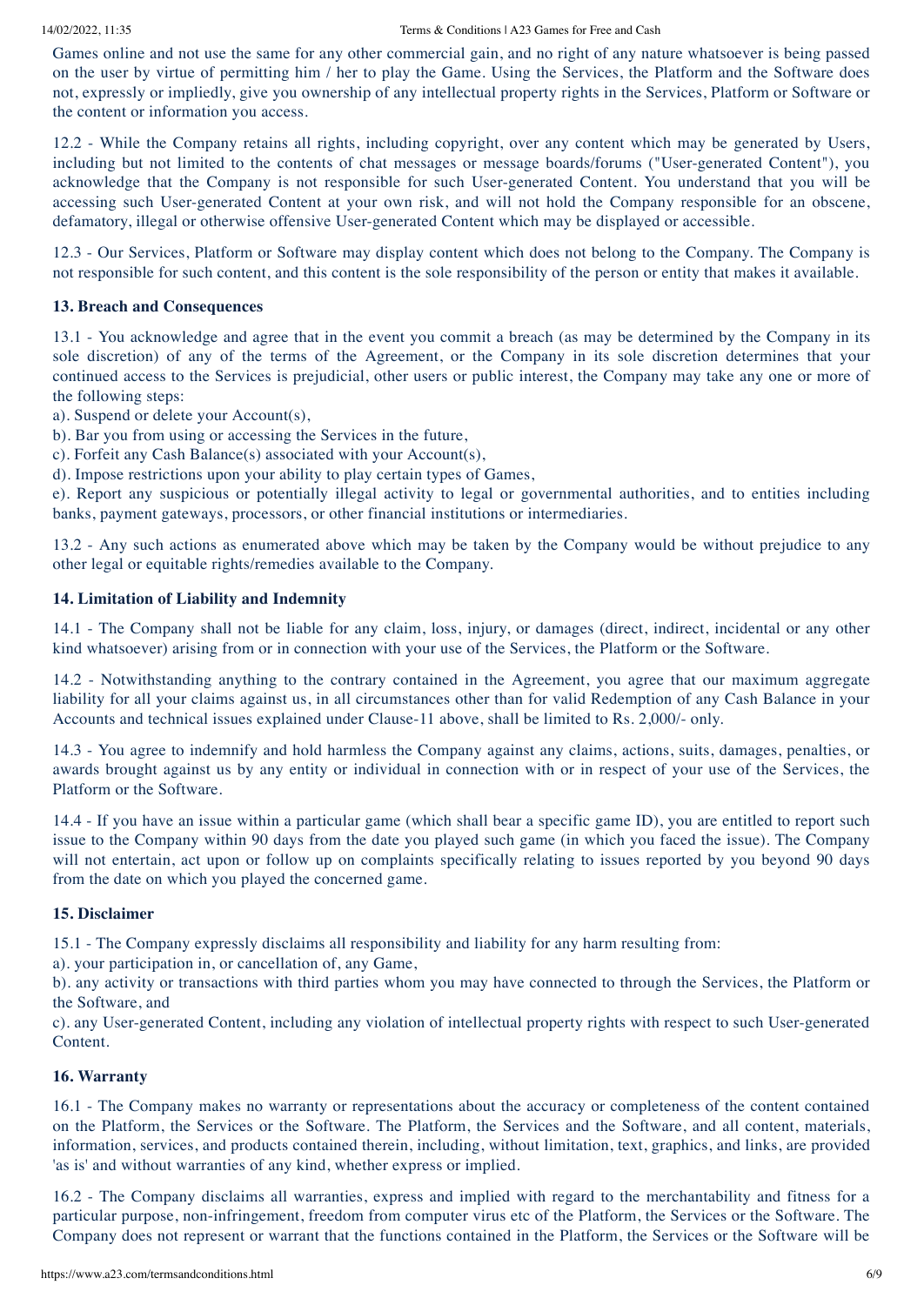uninterrupted or error-free, that defects will be corrected, or the company or the server that hosts the platform, the Services or the Software available are free of viruses or other harmful components.

16.3 - The Company also reserves the right to limit your use of the Services or participation in any Game, or terminate your Account, in case it determines that you have intentionally caused any malfunction or disruption of the Services. [The Company is not liable for any potential winnings from any unfinished Cash Games.] -??

## **17. Additional charges that may apply**

Certain additional charges may be levied upon you by the Company, or by payment gateways, banks or other intermediaries, at the time of purchase of chips and Cash Withdrawals. You agree to pay any such additional charges, which may vary between various banks, payment processors or other intermediaries.

### **18. Use of Services**

18.1 - Commercial use of the Services, Platform or Software is strictly forbidden. The User is only allowed to use the Software for his/her personal entertainment. Under no circumstances shall a User be permitted to use his/her Accounts for any purpose other than for playing the Games.

18.2 - The User may not attempt to modify, decompile, reverse-engineer or disassemble the Software in any way. The use of external player assistance programs ("EPA Programs") or artificial intelligence, including, without limitation, 'robots' is strictly forbidden in connection with the Services, the Platform, the Software and the Games. All actions taken in relation to the Games by a User must be executed personally by the User through the user interface accessible by use of the Platform and/or the Software. You agree that Head Digital Works Private Limited may take steps to detect and prevent the use of EPA Programs, robots/ bots, or any form of artificial intelligence. Such action may include, but is not limited to, the examination of software programs running concurrently with the company's Software on the User's computer.

18.3 - Your continued use of the Services will be deemed to constitute your acceptance for receiving important information be it account information, promotional or any sort of notifications either by sms, e-mail or any other modes as it may deem fit.

## **19. SMS Alerts**

## **How do I sign up for Head Digital Works Private Limited SMS Alerts?**

In order to receive SMS Alerts from the company all you need to do is get registered with us, by signing up you are opting in to a recurring SMS program. Head Digital works SMS Alerts are not mobile spam. The service is a recurring message program.

### **Is it free?**

Although all Head Digital Works SMS Alerts are complimentary, Message & Data Rates May Apply. Depending on your text plan, you may be charged by your carrier.

### **What if I don't want to receive any more service messages?**

To stop receiving all Head Digital Works SMS Alerts, simply text STOP to the short code +91-9840630013. Once your mobile phone number is removed from our system, you will receive a final confirmation message and no further messages will be sent to your cell phone or mobile device.

An SMS reminder will be sent to all users at least once in every 6 months to provide instruction on how to opt-out. For example: "Text STOP to +91-9840630013 to opt-out".

### **What if I want to opt back in?**

You can start receiving Head Digital Works SMS Alerts again by simply sending a text START to the Long code +91- 9840630013. Once your mobile phone number is added to our system, you will receive a confirmation message that you will be receiving messages to your cell phone or mobile device.

### **Commands:**

**START:** At any time, you can text START to the long code +91-9840630013 to obtain additional information.

**STOP:** At any time, you can text STOP to the long code  $+91-9840630013$ . This will prevent you from receiving any future Head Digital Works Private Limited SMS Alerts, following the confirmation message(s) described above in the "What if I don't want to receive any more service messages?" section.

### **How are the messages sent?**

We may use auto dialer or non-auto dialer technology to send the text messages described above to the mobile phone number you supply when you opt in.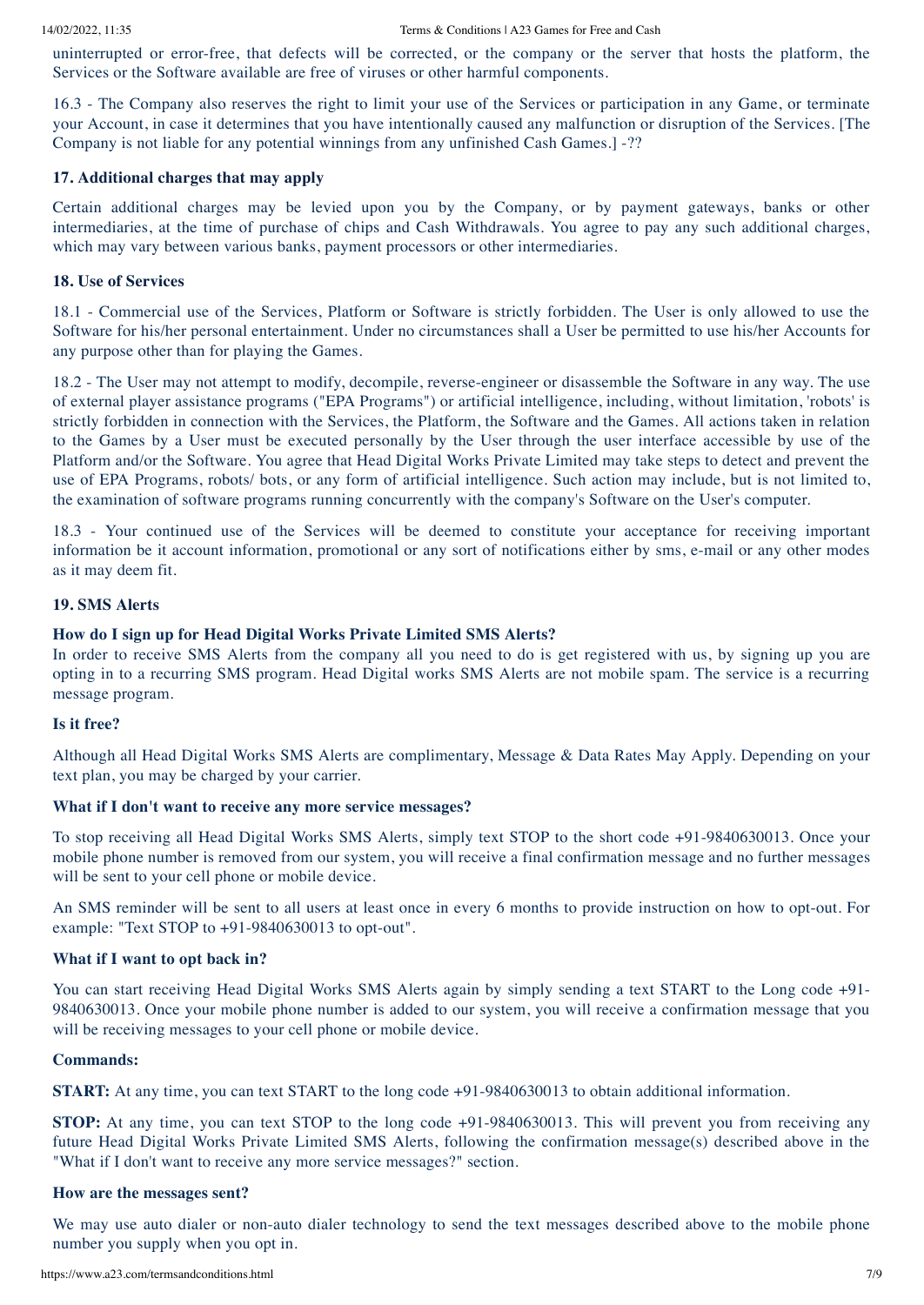Alerts sent via SMS may not be delivered if the mobile phone is not in range of a transmission site, or if sufficient network capacity is not available at a particular time. Even within a coverage area, factors beyond the control of the wireless carrier may interfere with message delivery, including the customer's equipment, terrain, and proximity to buildings, foliage, and weather. The wireless carrier does not guarantee that alerts will be delivered and will not be liable for delayed or undelivered messages.

## **Privacy Notice**

You can review our privacy notice by [clicking](https://www.a23.com/termsandconditions.html#) here.

### **20. Collusion and Fraud Prevention**

In order to ensure fair play for all users of the Services, the company has taken steps that will prevent you from colliding with other players in order to win/lose or otherwise determine the outcome of a game. By accepting the Agreement you agree that you will not play any game in partnership with or by communicating with other players to give undue benefit to you or other players. In case a player is found to be involved in such activities the Company has the right to withhold the Cash Balance in your Accounts and to cancel and close the Accounts without any communication to you. The Company retains the sole right to determine what constitutes collusive or fraudulent activity in relation to the Services, and its decision in such matters shall be final. In the event the Company finds collusion, fraud or any other unfair practices, it has the right to cancel any such Games, block the players from playing together on a table for a specific duration of time and/or refund the points/amounts involved in any such Games.

### **21. Play Responsibly**

The Company adheres to responsible gaming practices to ensure safety of customers within the system and play responsibly. The Company is committed to integrity, fairness and reliability and we always do best to prevent gamingrelated problems. Limiting purchases made by its customers is one of the Play Responsibly feature of the Company.

The Purchase Limits (PL) are set by the customers on their own. Each Customer at A23 has a Daily / Monthly / Cumulative Limits to Add Cash. Customers have the flexibility to increase/decrease their purchase limits in order to control their level of involvement with the game by adhering to KYC process in place i.e. providing additional KYC documents to increase their purchase limits

### **22. Refunds**

The Company can its sole discretion process refunds to you under the following circumstances:

Erroneous/Accidental transactions - transaction amount unutilized: In case of an accidental/ erroneous cash credit or other similar event, you may request for a refund of such Cash Credit transaction ("Refund") within 2 weeks of initiating such transaction. The Company, after determining in its sole discretion whether such Refund request is genuine, and that you have the requisite corresponding Cash Balance in your Accounts, will process the Refund request within 2 weeks. Any Refund will be carried out only to the instrument which was used to carry out the corresponding Cash Credit transaction, and no requests for an alternate mode of Refund will be entertained under any circumstances.

Fraudulent transactions - transaction amount unutilized: In case of a fraudulent cash credit that was not authorized by yourself and has been credited to another user's account who has not yet utilized the funds of such a transaction, the Company shall process the Refund request within 2 weeks after determining whether such Refund request is genuine and ascertaining that another user has the requisite corresponding Cash Balance pertaining to the fraudulent transaction.

Fraudulent transactions - transaction amount utilized: In case of a fraudulent cash credit that was not authorized by yourself and has been credited to either your account or another user's account and the funds of such a transaction are utilized, the Company shall extend its complete cooperation to the banks and other investigating authorities and provide all required details of the user who has utilized the proceeds of the fraudulent transaction. The Company shall not process any refunds in this scenario and your sole recourse shall lie with the issuing authority of the credit instrument.

### **23. Bonus Amounts**

The Company may, from time to time, credit bonus amounts ("Bonus Amounts") to your Winnings and Bonus Account in connection with promotional offers or other schemes. Notwithstanding anything contained elsewhere in the Agreement, Bonus Amount Issued or Cash Withdrawals or Refunds in respect of such Bonus Amounts shall be processed/ fulfilled solely at the discretion of the Company, and the User has no automatic right to a Cash Withdrawal or Refund in respect of such Bonus Amounts.

### **24. Disconnections**

24.1 - The Company will not be liable for any network disconnections on the User's computer or any other external networks. In case of any disruption of services while a Game is in progress, the Company will cancel the Game and refund the points / cash irrespective of the status of the Game.